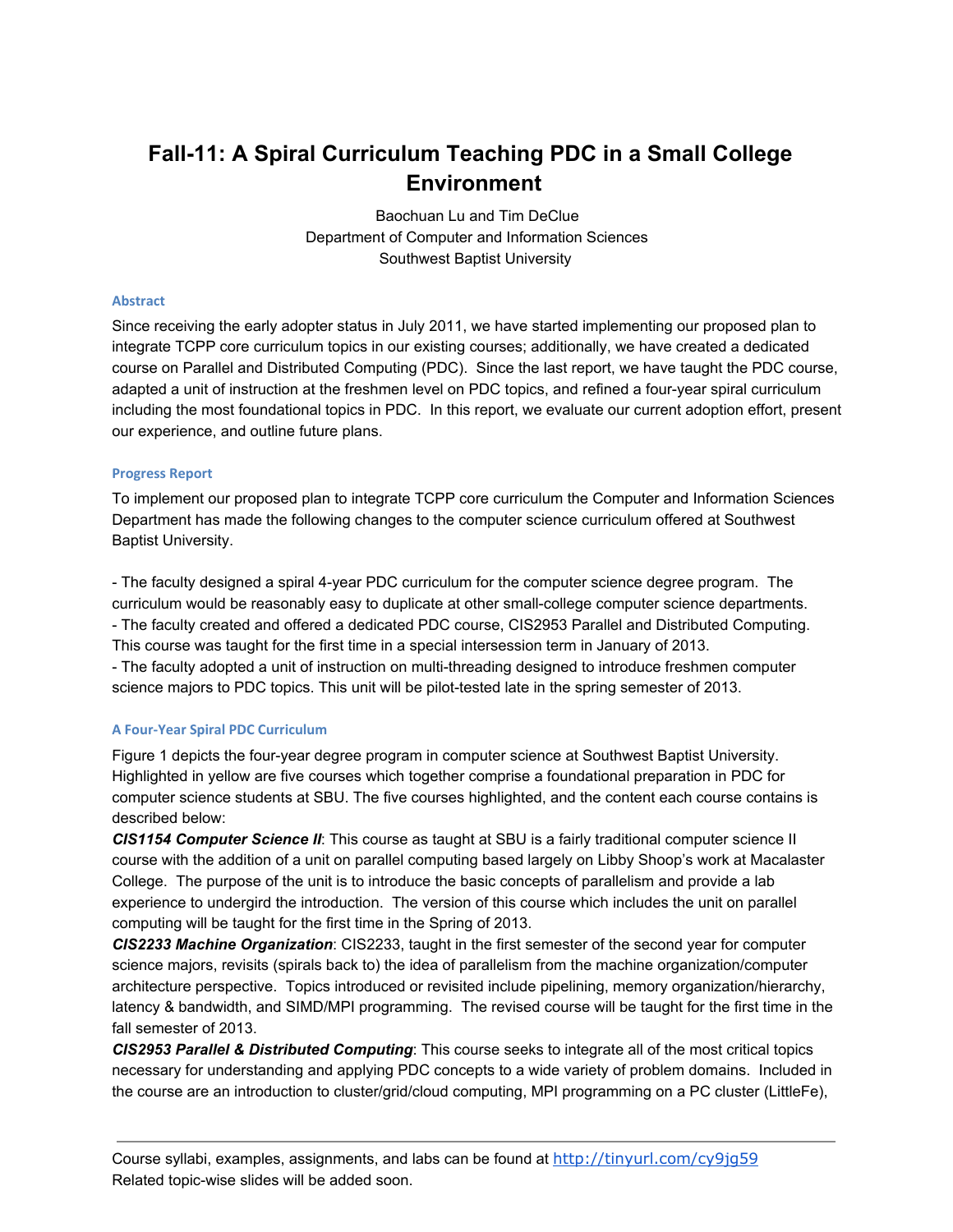openMP with Intel ManyCore testing lab, CUDA on GPGPU, hadoop MapReduce, shared memory vs distributed memory, power and locality, and performance modeling. This course was taught in Winterfest intercession of 2013.

| Year 1            | <b>B.S. Computer Science</b>      |                |                 |                                        |                |
|-------------------|-----------------------------------|----------------|-----------------|----------------------------------------|----------------|
| <b>CIS1144</b>    | Computer Science I                | $\overline{4}$ | <b>CIS1154</b>  | <b>Computer Science II</b>             | $\overline{4}$ |
| <b>MAT1143</b>    | College Algebra                   | 3              | CIS1001         | Computer Science Seminar               | $\mathbf{1}$   |
| <b>UNI 1111</b>   | University Seminar                | 1              | <b>MAT1195</b>  | Calculus I                             | 5              |
| CIS1033           | Foundations of Computer Science   | 3              | <b>MAT1173</b>  | Discrete Mathematics                   | 3              |
|                   | Gen Ed or Grad Req                | 3              | <b>UNI 1121</b> | <b>Critical Thinking</b>               |                |
|                   | Gen Ed or Grad Req (HPE/SOC/SPF)  | $\overline{2}$ |                 | Gen Ed or Grad Reg<br>(HPE/SOC/SPF)    | $\overline{2}$ |
| Year 2            |                                   |                |                 |                                        |                |
| <b>CIS2233</b>    | <b>Machine Organization</b>       | 3              | CIS2213         | Systems Analysis & Design              | 3              |
| ECO2023           | Microeconomics                    | 3              | MAT2263         | Calculus III                           | 3              |
| <b>MAT2255</b>    | Calculus II                       | 5              |                 | Gen Ed or Grad Reg                     | 3              |
|                   | Gen Ed or Grad Reg                | 3              |                 | Gen Ed or Grad Req                     | 3              |
|                   | Gen Ed or Grad Req (HPE/SOC/SPF)  | $\overline{2}$ |                 | Gen Ed or Grad Req (BIO)               | 4              |
| Year <sub>3</sub> | <b>January Winterfest</b>         |                | <b>CIS2953</b>  | <b>Parallel &amp; Dist. Processing</b> | 3              |
| CIS3333           | Algorithms & Data Structures      | $\overline{2}$ | CIS3323         | Database Management                    | 3              |
| CIS4433           | Adv. Dis. Math & Num. Methods     | 3              | $CIS$ ---3      | CIS Elective                           | 3              |
| <b>PHY2214</b>    | <b>University Physics</b>         | $\overline{4}$ | <b>CIS3353</b>  | <b>Programming Languages &amp; AI</b>  | 3              |
|                   | Gen Ed or Grad Req                | 3              | MAT3323         | Linear Algebra                         | 3              |
|                   | Gen Ed or Grad Req                | 3              |                 | Gen Ed or Grad Reg                     | 3              |
|                   |                                   |                |                 | <b>Free Elective</b>                   | $\overline{2}$ |
| Year 4            |                                   |                |                 |                                        |                |
| CIS4462           | Applied Software Eng I            | $\overline{2}$ | CIS4472         | App Software Eng II                    | $\overline{2}$ |
| <b>MAT3343</b>    | <b>Probability and Statistics</b> | 3              | CIS4443         | <b>Networks</b>                        | 3              |
| <b>PHY2214</b>    | University Physics                | $\overline{4}$ | <b>CIS4423</b>  | <b>Operating Systems</b>               | 3              |
|                   | Gen Ed or Grad Reg                | 3              | LDR4043         | Ethics & Prof. Dev.                    | 3              |
|                   | Gen Ed or Grad Reg                | 3              |                 | Gen Ed or Grad Reg                     | 3              |

## **Figure 1: A fouryear spiral PDC curriculum**

*CIS3353 Programming Languages and Artificial Intelligence*: In year three, students take CIS3353, a course which spirals back to PDC topics by reteaching tasks and thread synchronization using openMP with Intel ManyCore testing lab. This time, however, these topics are taught from a language design viewpoint—languages which provide constructs for parallelism are treated as one of the categories of languages studied in the course. The revised course will be taught for the first time in the spring semester of 2013.

*CIS4423 Operating Systems*: The last spiral of the curriculum occurs in the fourth year when the students examine PDC topics from an operating systems perspective. In this course students examine concurrency defects, scheduling, and revisit for a final time the challenges faced in tasks/threads synchronization. Platforms include MPI on a cluster, CUDA on GPGPU, and data and task parallelism with hadoop MapReduce. The revised course will be taught for the first time in the spring semester of 2014.

As noted earlier, the curriculum has been partially implemented with CIS2953 being taught in January of 2013 and the pilot-test of the unit in CIS1154 occurring in the spring of 2013. This curriculum was first shared at the Parallel Programming and Cluster Computing Workshop at University of Oklahoma, July 29 -August 4, 2012, and was revised again in January of 2013. Our course curriculum, teaching modules, and the learning outcomes of our students will be shared with other educators again at the IPDPS-13 conference should we be fortunate enough to attend.

Course syllabi, examples, assignments, and labs can be found at http://tinyurl.com/cy9jg59 Related topic-wise slides will be added soon.